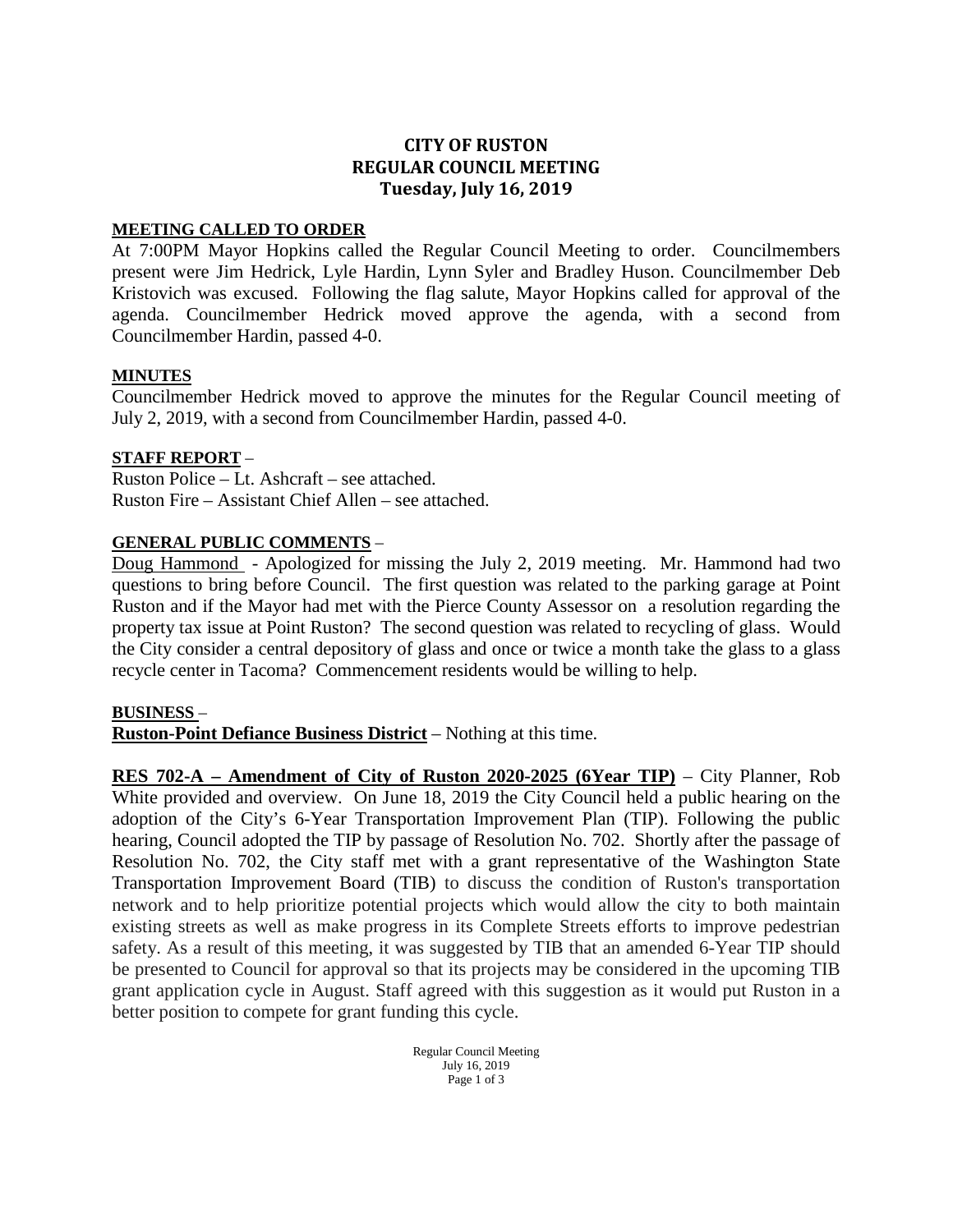CITY OF RUSTON Regular Council Minutes July 16, 2019

Staff brought this subject to the Council on July 2<sup>nd</sup>. In order to amend the TIP, the Council needed to adopt an amended version of the TIP. Resolution No. 702-A amended Resolution No. 702. Councilmember Hedrick moved to approve Resolution 702-A, with a second from Councilmember Hardin, passed 4-0.

**PAYROLL** – Councilmember Hedrick moved to approve Payroll, with a second from Councilmember Hardin, passed 4-0.

**MAYOR'S TIME** – Pierce County Assessor's Office will be available to discuss the parking garage any time after July 16<sup>th</sup>. Mayor Hopkins asked Councilmember Hedrick and Councilmember Hardin to confirm dates they would be available to attend. Mayor Hopkins addressed the topic of glass recycle. It was a great idea but was not certain where the City would deposit the glass. Mayor Hopkins presented a handout to Council which reflected Ruston's current garbage rates and how the City's rates compared to what other municipalities are charging. Mayor Hopkins noted Ruston has been considerably less and would be seeking Council discussion on an increase of the City's garbage rates. Recycle and yard waste rates will be presented as separate line items. Mayor Hopkins provided a snapshot of the current garbage fund. City of Tacoma is attempting to back charge the City of Ruston \$44,000 for yard waste, going back three years. City of Tacoma increased their rates but had not notified the City of Ruston. City Attorney Robertson was working with the Tacoma's attorney on this issue. Ruston is now taking yard waste to a new location at no cost to the City. Mayor Hopkins noted there would not be a Council meeting on August 3, 2019 in observance of National Night out. Mayor Hopkins thanked Councilmember Hardin for his technology support. Mayor Hopkins announced an advertisement to post the City Clerk Treasurer position. It could take time to find a replacement and wanted ample time to find someone prior to the City Clerk's retirement in December 2020.

## **COUNCIL TIME –**

**Councilmember Hedrick -** Thanked the City Clerk for her public service. Councilmember Hedrick noted Pierce County Assessor was not even close to getting a resolution on Point Ruston's three years outstanding property taxes. Councilmember Hedrick would be happy to meet with Doug Hammond and the Commencement to discuss ways to recycle glass. Councilmember Hedrick thanked the Ruston Police and Fire Departments for all their support at the  $4<sup>th</sup>$  of July bicycle parade.

**Councilmember Hardin** – Requested clarification on the proposal of garbage rates and when it would take effect. Mayor Hopkins will bring a proposal and further discussion before Council at the second Council meeting in August. Councilmember Hardin noted his availability to attend a meeting with the Pierce County Assessor's office, any day the week of July 15<sup>th</sup>.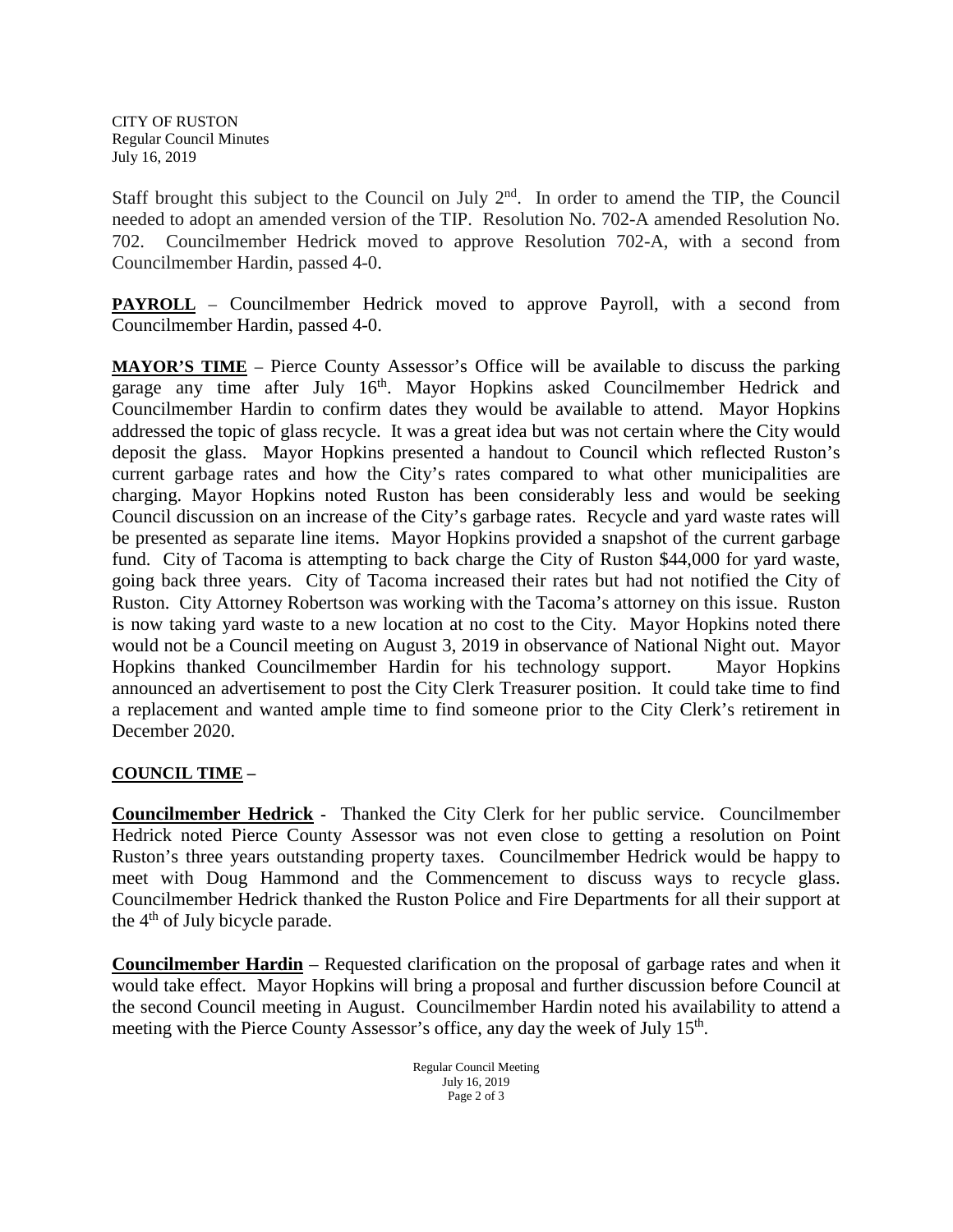CITY OF RUSTON Regular Council Minutes July 16, 2019

## **Councilmember Kristovich** – Excused.

**Councilmember Syler** – Asked if the City would consider garbage, recycle and yard waste pick up every other week instead of every week.

**Councilmember Huson** – Nothing at this time.

#### **MEETING AJOURNED** -

At 7:40PM Councilmember Hedrick moved to adjourn, with a second from Councilmember Hardin, passed 4-0.

> \_\_\_\_\_\_\_\_\_\_\_\_\_\_\_\_\_\_\_\_\_\_\_\_\_\_ Mayor Bruce Hopkins

ATTEST:

Judy Grams

Regular Council Meeting July 16, 2019 Page 3 of 3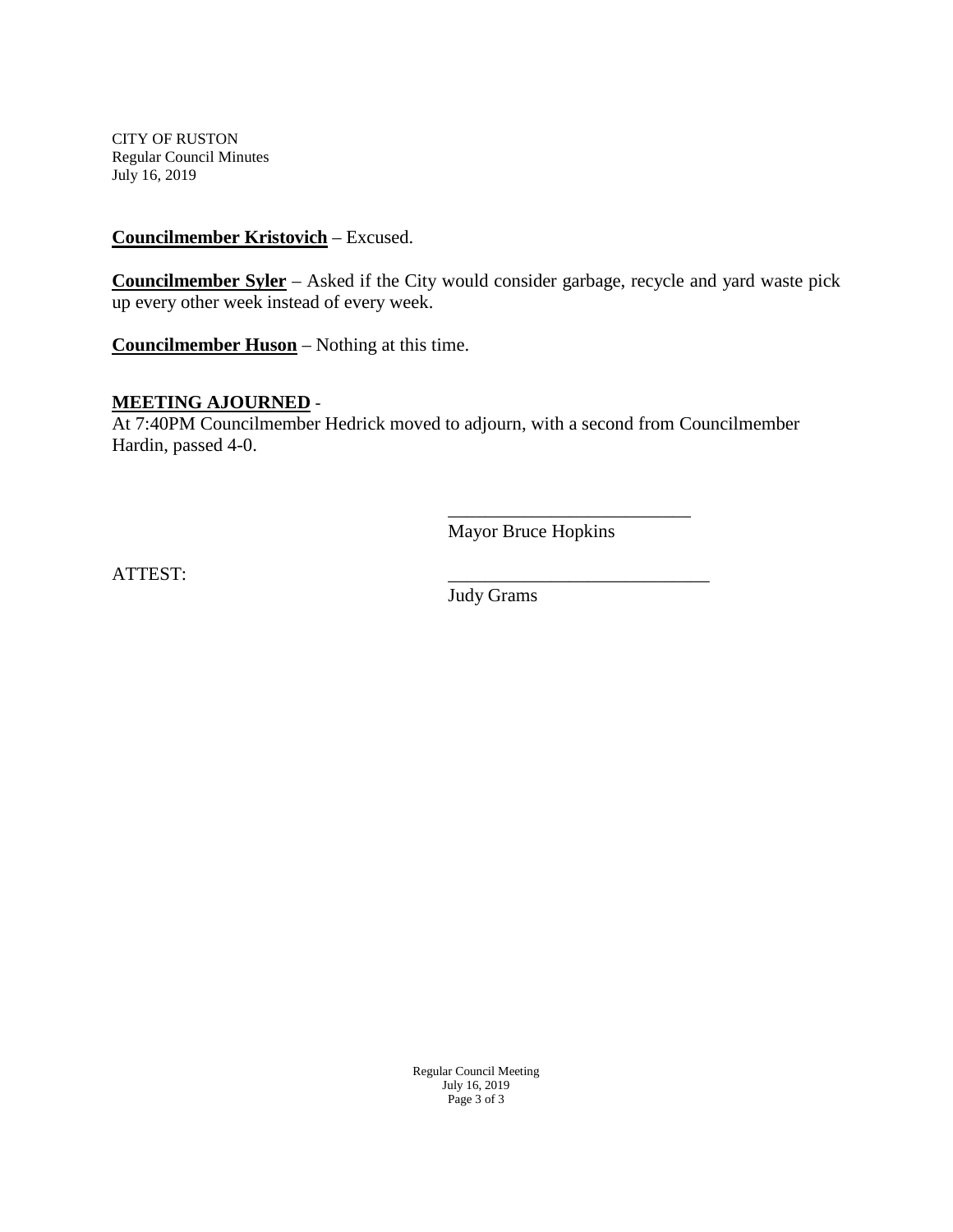

# **Chief's Report Ruston Police Department** Tuesday, July 16, 2019

# **Chief of Police:**

During the month of June 2019, the Police Department responded to 193 calls for service. We have 2 priority investigations of a sensitive nature, but neither involve future potential harm for our residents.

- The Police Department received no complaints from residents during the Taste of  $\bullet$ Tacoma event. Conversely, Tacoma residents to our west have been highly critical of the event, especially toward Metropolitan Parks. One car just west of our city limits was vandalized by gunfire. We attribute the differences to the 4 roving officers we dedicated to pro-active patrol.
- This afternoon, officers from Ruston and Tacoma arrested Jared Windsor for  $\bullet$ burglary and assault a block south of our city limits. Windsor, a suspect in many of our city's property crimes, has been arrested and/or escorted out of Ruston several times in the past and the Department hopes this incident will keep him incarcerated for a longer period than normal.

Prepared by Nestor Bautista